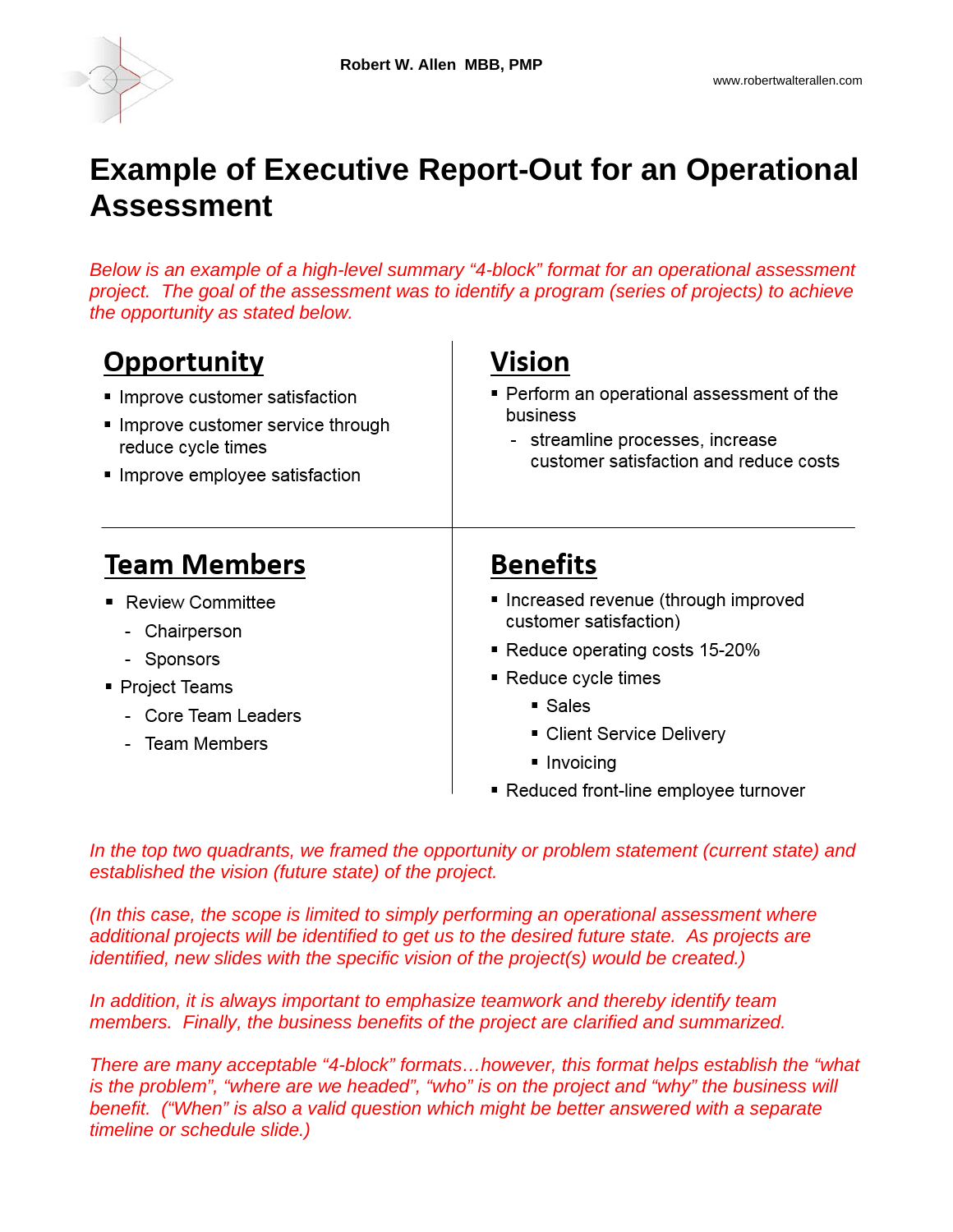*The next (summary slide) would be a high-level status of the project…in this case the status of the assessment process ("what the assessment team accomplished").* 

### **Status**

### **The Operational Assessment is Now Complete**

- $\checkmark$  Collected voice-of-customer, voice-of-business
	- Verified customer satisfaction drivers related to lead-time & quality
- $\checkmark$  Measured current state process, project benefits, productivity improvement goals
- $\checkmark$  Completed current state map / future state map
- $\checkmark$  Identified productivity and lead-time improvement projects (5 projects total)
	- Identified 62 actions assigned to their respective projects

*The status summarizes "what the team did", and below are the projects identified to achieve the desired future state.* 

| <b>Project</b>                 | <b>Improvement Type</b>        | <b>Current State</b> | <b>Future State</b> |
|--------------------------------|--------------------------------|----------------------|---------------------|
| <b>Front-Line Retention</b>    | <b>Employee Satisfaction</b>   | 7.2%                 | 4.0%                |
| <b>Sales Information Flow</b>  | <b>Reduce Lead Time</b>        | 12                   | 3                   |
| <b>Cost Reduction</b>          | * Productivity                 | \$233 / Delivery     | \$186 / Delivery    |
| <b>Client Service Delivery</b> | <b>Reduce Lead Time (days)</b> | 42                   | 30                  |
| <b>Invoice</b>                 | <b>Quality</b>                 | 85.5% Yield          | > 95.0% Yield       |

*\* At current volumes (~27,000/year), productivity savings = \$1.27 M*

*We now know "what projects" and "what value" those projects should deliver.*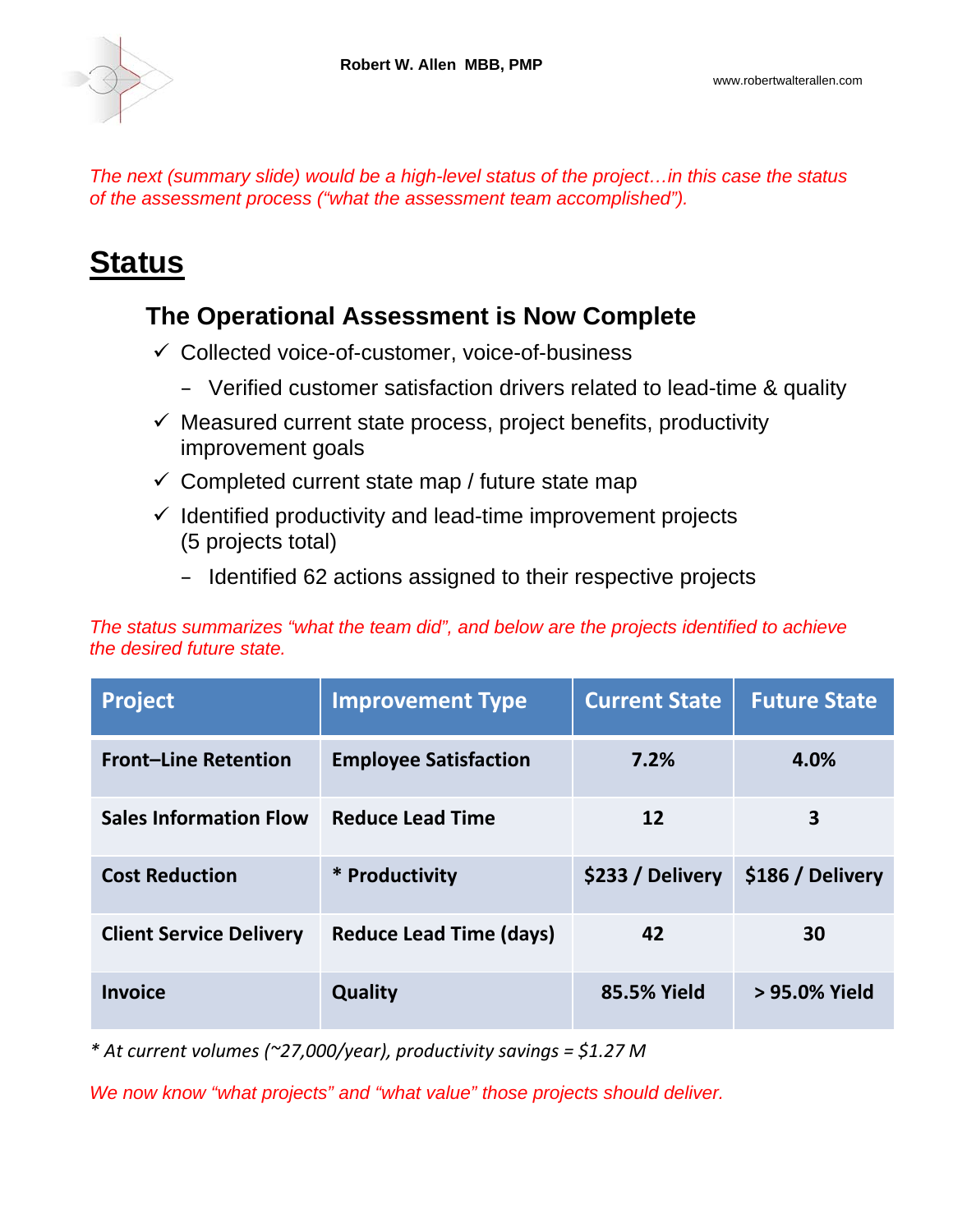

44

28

8

 $\overline{2}$ 

28

# **Assessment Details**

#### *Now for "how we got there":*



Lead time (Future State)

*This shows (graphically) the current/future state improvement in lead-time and process metrics. In addition to illustrating "how we got there", we validated the relative improvement with process metrics*.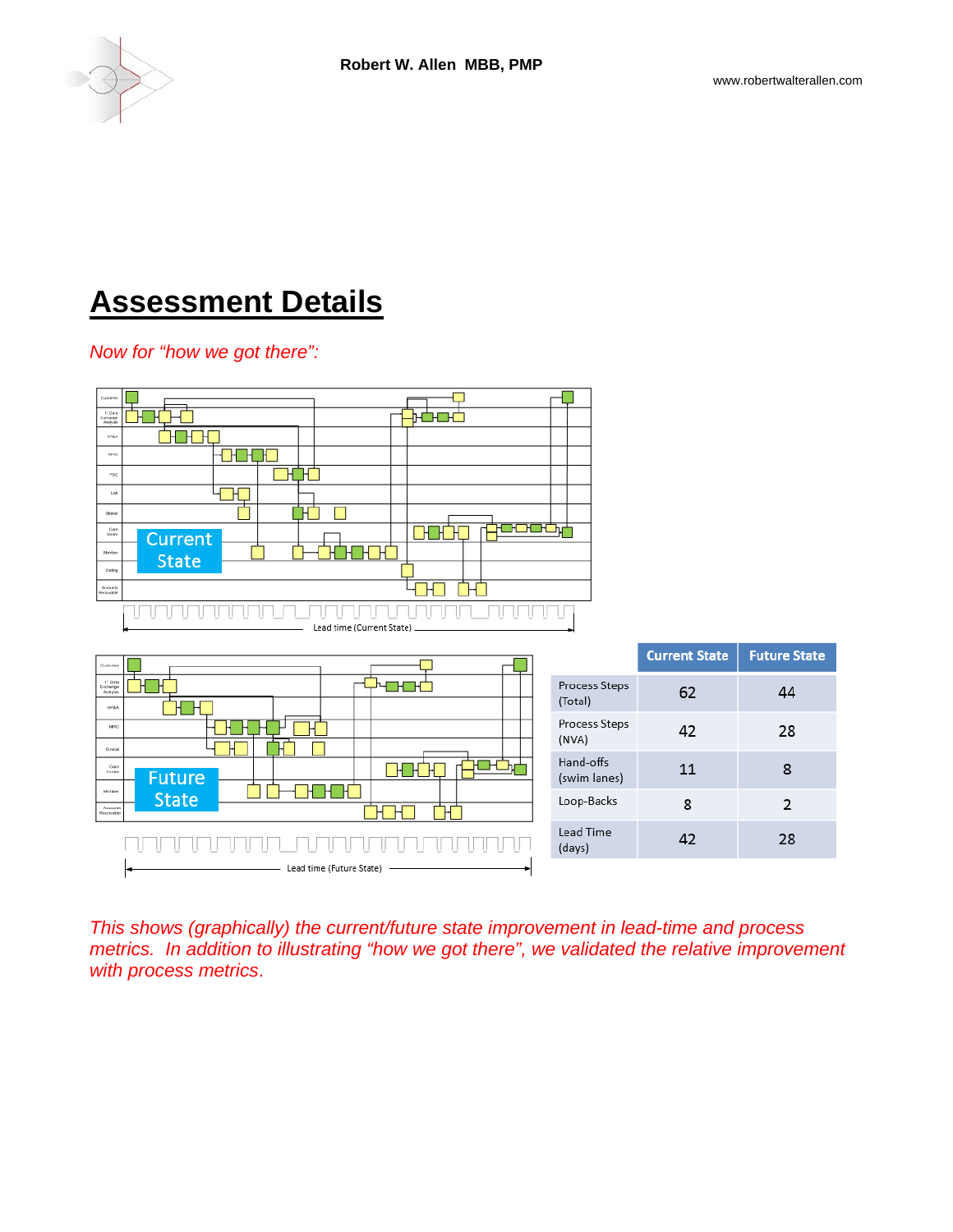

## **Assessment Team Members**

*A photograph of the team members helps re-enforce teamwork and recognition, involved and empowered employees.* 



Special thanks! to: Michael, Juan, Charles, Debra, Loren, Nancy, Matt, Elizabeth, Vince, Jane, Lisa, Hector, Shawn, Nic, Donald, Julio, Lynn, Susan, Don, Reginald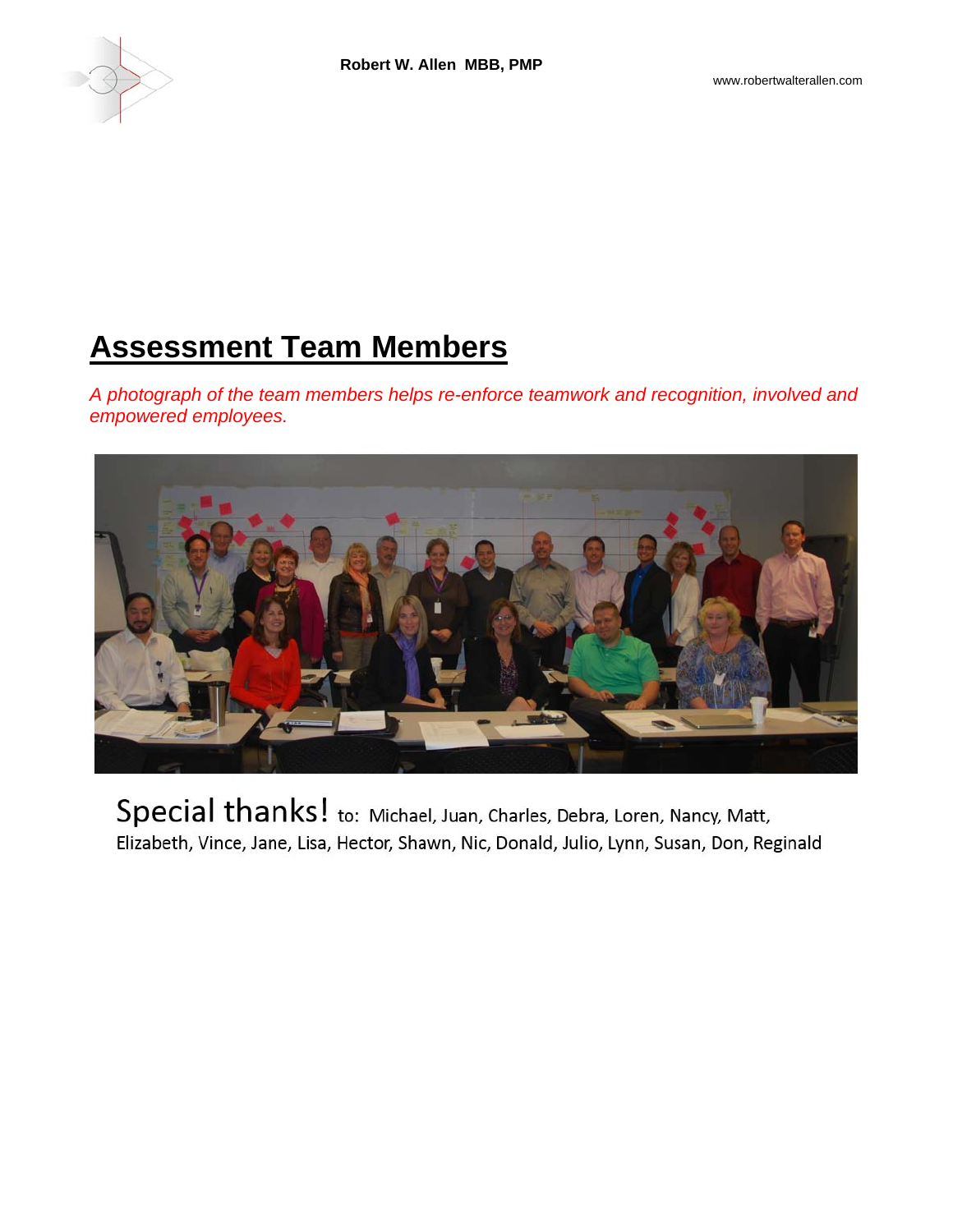

# **Primary Tracking Metric**

*This metric is an estimate of project performance for the cost reduction component of the project; in this case, we forecasted 20% cost reduction from the current state (starting in January). The finance department would validate this.* 



Similar Monthly Tracking Metrics Have Been Created for Lead Times & Retention

*We now have a metric to assess the business benefit of the project(s) on an ongoing basis.*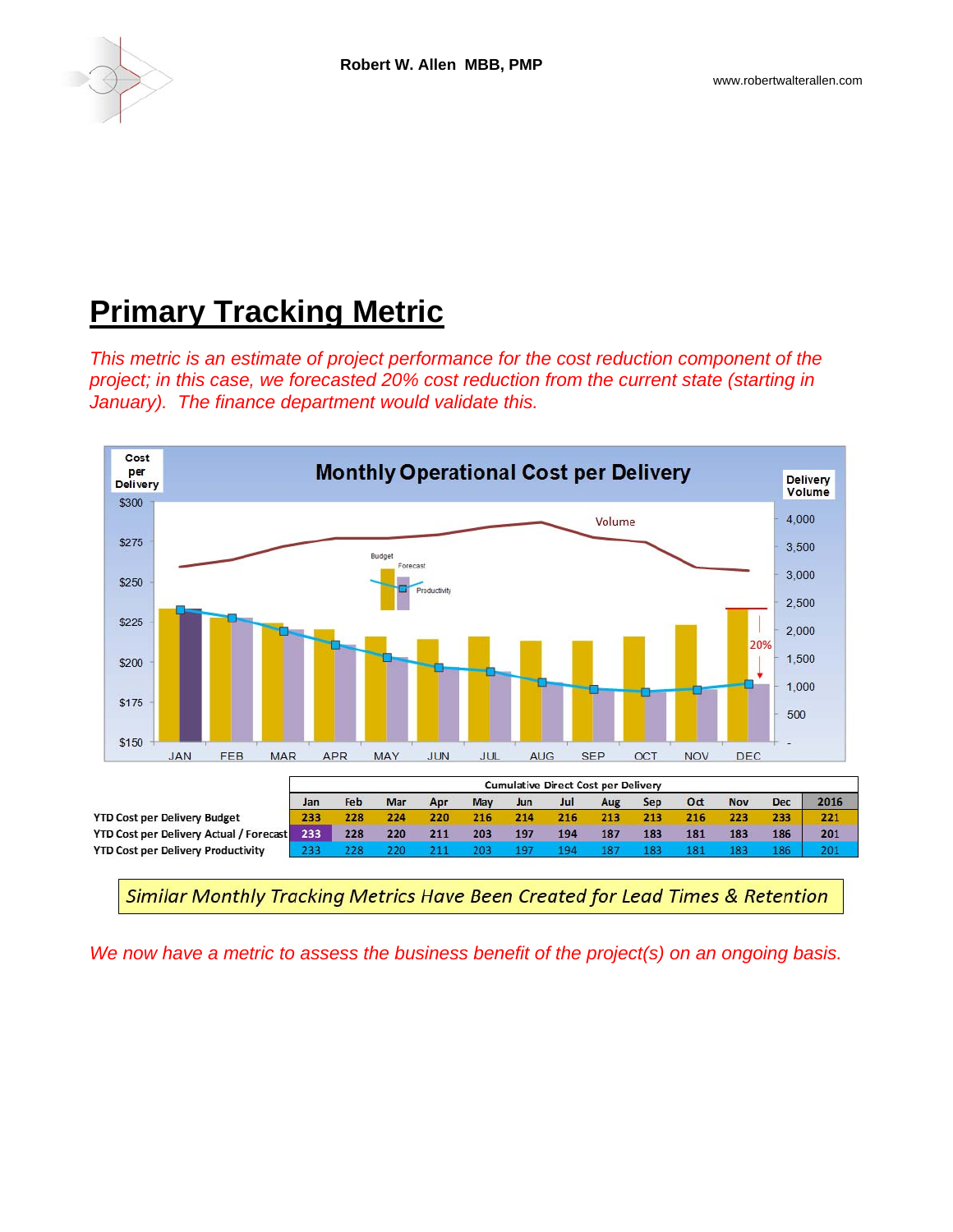

### **Next Steps:**

*Here we explain "the how"…how such a large initiative involving several projects would be set-up and governed.*